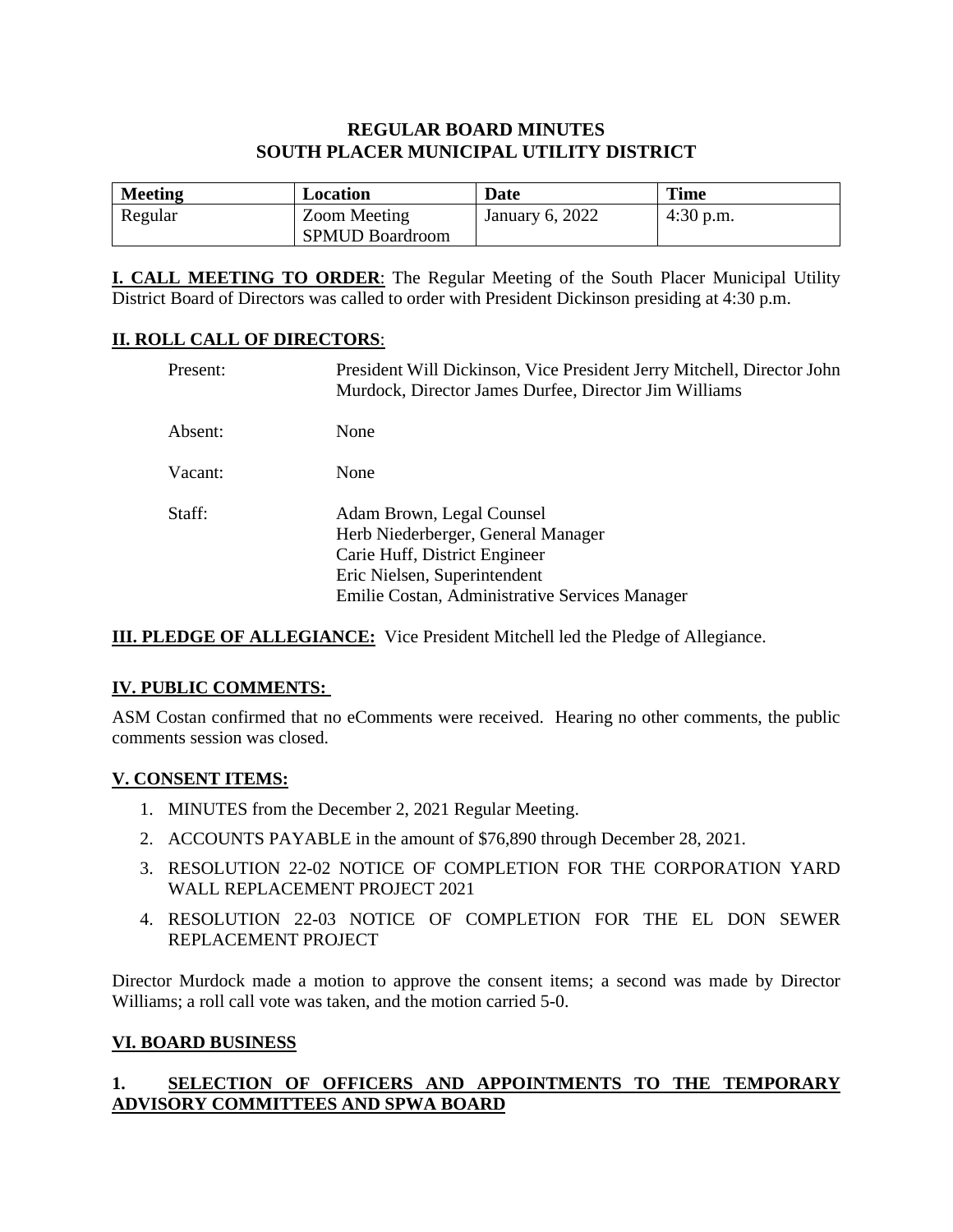Regular Board Meeting January 6, 2022 Page | 2

President Dickinson dissolved the existing advisory committees.

President Dickinson nominated the current Vice President Jerry Mitchell to succeed as the new President for 2022.

Director Durfee made a motion to nominate Director Williams to serve as Vice-President, a second was made by Director Dickinson, the motion carried 5-0.

President Mitchell created temporary advisory committees and appointed Directors to serve as follows: Fee & Finance Committee: Director Dickinson & Vice President Williams Personnel Advisory Committee: Director Dickinson & Director Murdock Policy & Ordinance Committee: Director Durfee & President Mitchell Strategic Plan Development Committee: Director Murdock & President Mitchell Architectural Committee: Director Dickinson & Vice President Williams Redistricting Committee: Director Murdock & Director Durfee Loomis 2 x 2 Committee: Director Durfee & Vice President Williams Rocklin 2 x 2 Committee: Director Dickinson & President Mitchell

President Mitchell appointed Vice President Williams as District representative to the South Placer Wastewater Authority Board of Directors.

## **2. FISCAL YEAR 20/21 AUDIT REPORT ACCEPTANCE**

Justin Williams with Munn, Urrutia & Nelson Certified Public Accountants LLP presented on the Fiscal Year 20/21 Audit Report. Mr. Williams shared that this year's audit found that the District maintained proper internal controls. The District received an Unmodified or "clean" Audit Opinion. There were no compliance exceptions, no material weaknesses, and no significant deficiencies. The audit resulted in 1 audit adjustment and no management letter comments.

Director Dickinson made a motion to receive and file the FY20/21 Audit Report; a second was made by Director Murdock; a roll call vote was taken, and the motion carried 5-0.

### **3. GENERAL MANAGER GOALS FOR 2022**

The Board did not have any additions or revisions to the General Manager's 2022 Goals:

- 1. Prepare the Strategic Plan for 2023-2027.<br>2. Complete Redistricting to comply with the
- 2. Complete Redistricting to comply with the California Voting Rights Act (CVRA) and transition to by-Ward Area Voting.
- 3. Renew the SDLF Transparency Certification.
- 4. Complete the Building Addition and Lobby Area, maintain business operations during construction.
- 5. Engage consultants and initiate Rate and Nexus studies.
- 6. Initiate and oversee a financial audit of the SPWA charges.
- 7. Dispose of excess assets such as the NSD property.
- 8. Obtain the GFOA Award for Financial Reporting for the FY 2020/21 Comprehensive Annual Financial Report.
- 9. Conduct an audit of the various educational institutions to establish a plan for consistency and conformity. Currently, each of the school districts has a different plan for calculating EDUs. Evaluate and provide recommendations for reconciliation.